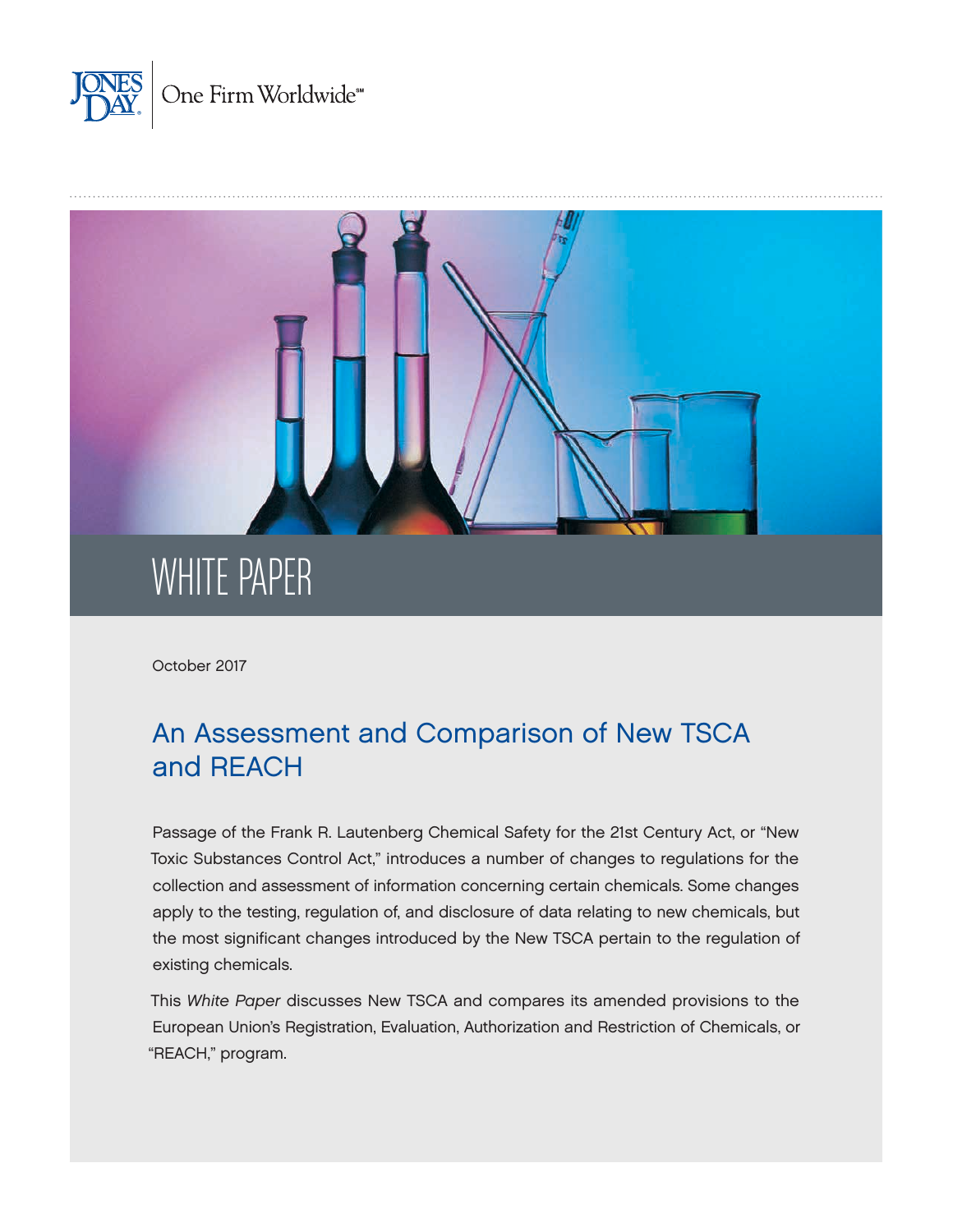Until recently, the European Union ("EU") regulation concerning the Registration, Evaluation, Authorization and Restriction of Chemicals ("[REACH](https://echa.europa.eu/regulations/reach)") and the United States' Toxic Substances Control Act ("TSCA"), were not close to being parallel in their scope. That changed with the passage of the Frank R. Lautenberg Chemical Safety for the 21st Century Act<sup>1</sup> ("New TSCA") in June 2016.

REACH first went into effect in June 2007. It established procedures for collecting and assessing information about all existing and new chemical substances imported, produced, or used within the EU, both in industrial processes and consumer products. Companies are required to register their substances, which are then evaluated by the European Chemicals Agency ("ECHA"). ECHA assesses the risks associated with certain chemicals and determines how and whether such risks can be reduced or eliminated.

TSCA was first enacted in 1976. Under TSCA, the United States Environmental Protection Agency ("EPA") had maintained an [Inventory](https://www.epa.gov/tsca-inventory) of chemical substances made or used within the United States and performed evaluations of new chemicals entering the marketplace. Unlike REACH, however, TSCA did not previously require a risk assessment of all chemicals in the Inventory.

New TSCA brought about a number of significant changes to the TSCA regime. Most importantly, and similar to REACH, New TSCA obligates EPA to undertake risk evaluations for chemicals in the Inventory and to eliminate identified risks. This *White Paper* discusses New TSCA and compares the amended provisions to the REACH program.

# NEW TSCA OVERVIEW

New TSCA brought about significant changes to the existing law. Some of the key amendments are highlighted below.

### Section 4—Chemical Testing

Under Section 4, EPA can require testing of chemicals by manufacturers, importers, and processors where risks or exposures of concern are found. New TSCA revised Section 4 to grant additional authority to EPA to require the development of new information relating to a chemical substance. Additionally,

New TSCA expanded the situations under which EPA is required to take action against chemicals presenting significant risks. Importantly, under New TSCA, EPA may not consider non-risk factors (such as cost) in determining whether a risk is unreasonable.

#### Section 5—Regulation of New Chemicals

Section 5 requires pre-manufacture notice for new chemical substances*.* EPA also issues significant new use rules when it identifies a new use of a chemical substance that could result in exposures to, or releases of, a substance of concern. New TSCA strengthened the existing Section 5 process. The law requires manufacturers and processers to submit pre-manufacture notices to EPA 90 days before beginning to manufacture or process the chemical substance. EPA must then review all new chemicals and significant new uses, make a determination, and take required action during that 90-day window. Again, during its review process, EPA is prohibited from considering costs or other non-risk factors.

### Section 14—Disclosure of Data

TSCA has various provisions relating to the submission and protection of Confidential Business Information ("CBI"). As to CBI, New TSCA brought significant changes to Section 14. Under New TSCA, information that is not protected as CBI includes:

- General information describing manufacturing volumes (expressed in either aggregated volumes or ranges);
- General descriptions of the process used to manufacture or process a chemical substance or the industrial, consumer, or commercial functions of a chemical substance, mixture, or article containing a chemical substance or mixture; and
- Previously protected information regarding a chemical substance or mixture that is later banned.

Further, when making a confidentiality claim for information that may be protected under New TSCA, the applicant must submit a certification statement. In general, if EPA approves a claim of confidentiality, the information will be protected from disclosure for 10 years. EPA may require reassertion/resubstantiation of a confidentiality claim sooner than the standard 10 years under certain circumstances.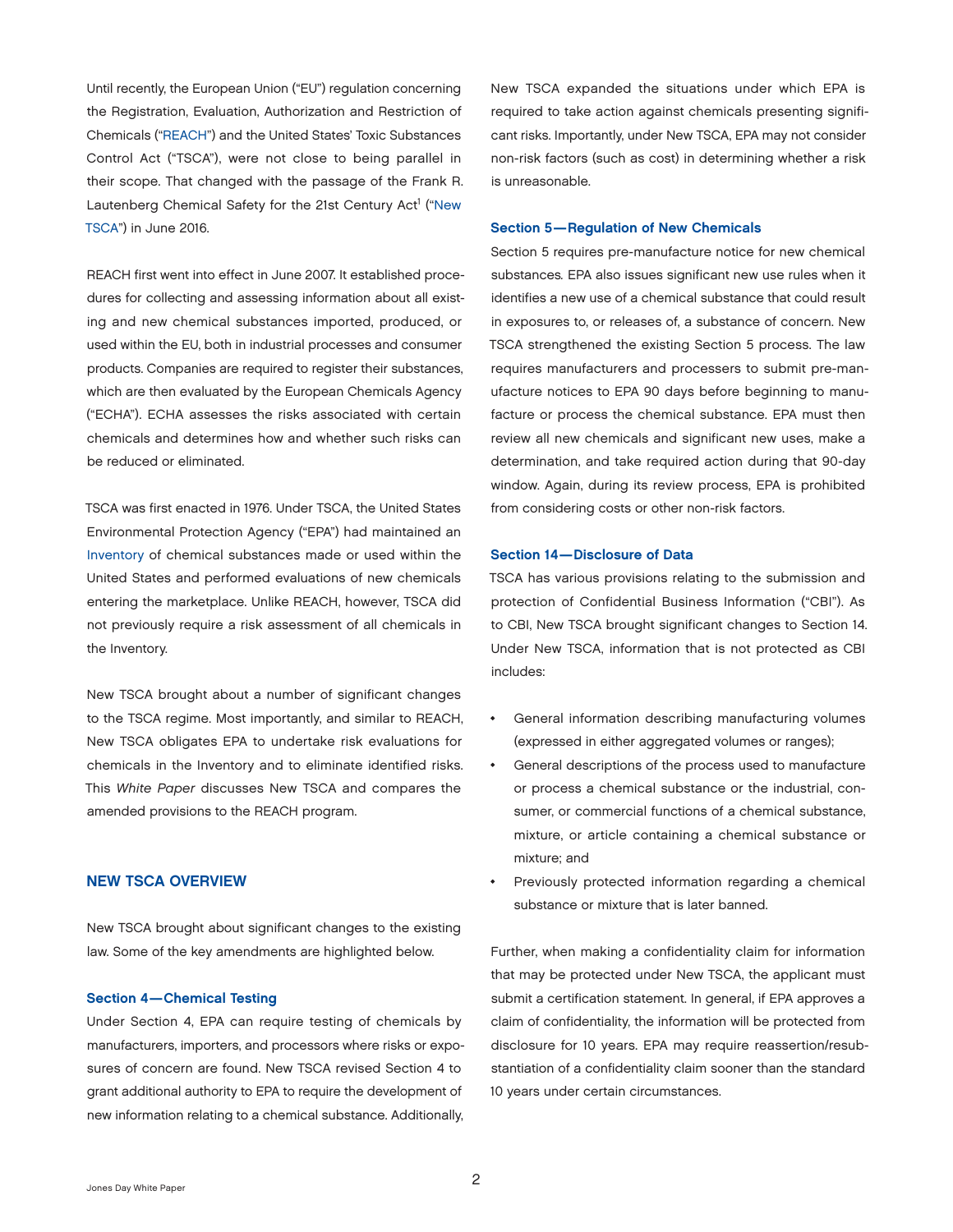The biggest changes under New TSCA were in Section 6, regarding the regulation of existing chemicals. Three implementation rules (Notification, Prioritization, and Risk Evaluation) regarding these Section 6 changes were recently finalized by EPA and are outlined in more detail below.

# NEW TSCA—NOTIFICATION RULE

On August 11, 2017, EPA published in the *Federal Register* a final rule titled "[TSCA Inventory Notification \(Active-Inactive](https://www.gpo.gov/fdsys/pkg/FR-2017-08-11/pdf/2017-15736.pdf)  [Requirements\)"](https://www.gpo.gov/fdsys/pkg/FR-2017-08-11/pdf/2017-15736.pdf) ("Notification Rule").<sup>2</sup> Any company that domestically manufactured, imported, or processed a chemical substance listed on the Inventory for a nonexempt commercial purpose during the 10-year period ending on June 21, 2016, is affected by the Notification Rule. Manufacturers must report to EPA by February 7, 2018. Processors may report to EPA by October 5, 2018. The reporting requirement involves providing basic information such as the name and address of the submitting company, a list of the company's reportable chemical substances, and information about those

substances (such as the relevant [Chemical Abstracts Service](https://www.cas.org/content/chemical-substances/faqs) [Registry Number\)](https://www.cas.org/content/chemical-substances/faqs). The notifications must be submitted and certified by an authorized official of the company. EPA will use the notifications to distinguish active substances from inactive substances. The Notification Rule also establishes procedures for future notifications in the event that the manufacturing or processing of an inactive chemical substance resumes.

## NEW TSCA—PRIORITIZATION RULE

New TSCA requires EPA to establish a process for evaluating existing Inventory chemicals. Prioritization, whereby a chemical substance is designated as either High-Priority or Low-Priority, is the initial step. To facilitate the prioritization process, on July 20, 2017, EPA published a final rule in the *Federal Register* titled ["Procedures for Chemical Risk Evaluation Under the](https://www.gpo.gov/fdsys/pkg/FR-2017-07-20/pdf/2017-14325.pdf)  [Amended Toxic Substances Control Act](https://www.gpo.gov/fdsys/pkg/FR-2017-07-20/pdf/2017-14325.pdf)" ("Prioritization Rule").3 The Prioritization Rule became effective on September 18, 2017. EPA has provided the following [graphic overview](https://www.epa.gov/assessing-and-managing-chemicals-under-tsca/prioritizing-existing-chemicals-risk-evaluation) of its chemical prioritization process as specified in the Prioritization Rule:

#### CHEMICAL PRIORITIZATION PROCESS

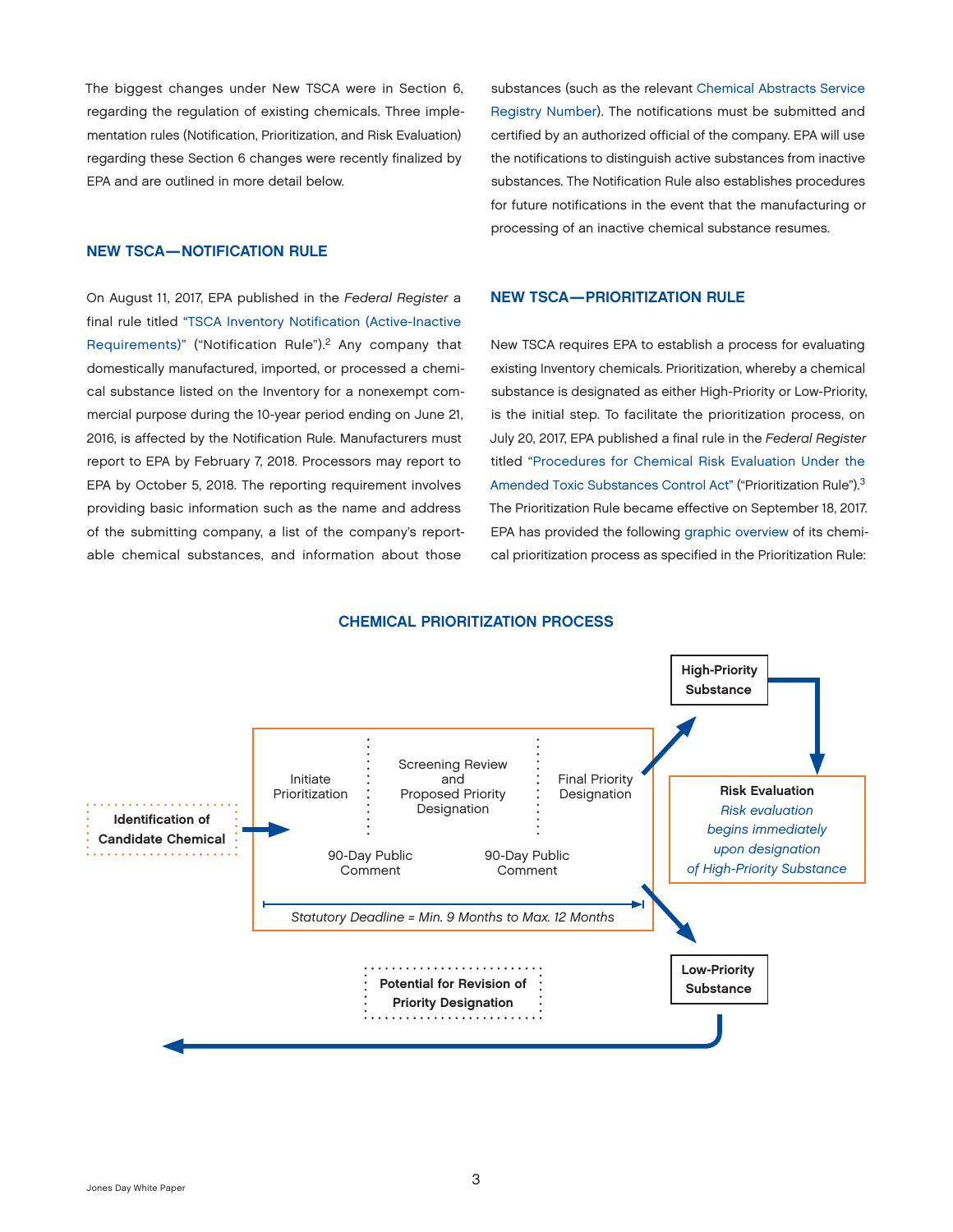Initially, EPA will announce a chemical substance that the agency plans to put through the prioritization process in the *Federal Register* and provide a 90-day comment period. This step begins the prioritization process and starts a nine- to 12-month statutory timeframe during which EPA must designate the chemical substance as either High- or Low-Priority.

EPA will then screen the chemical substance under its "conditions of use," meaning the circumstances under which a chemical substance is "intended, known, or reasonably foreseen to be manufactured, processed, distributed in commerce, used, or disposed of." The screening review will consider various criteria, such as:

- The hazard and exposure potential of the chemical substance;
- Persistence and bioaccumulation;
- Potentially exposed or susceptible subpopulations;
- Storage near significant sources of drinking water;
- The conditions of use or significant changes in the conditions of use of the chemical substance; and
- The volume or significant changes in the volume of the chemical substance manufactured or processed.

Next, EPA will propose to designate a chemical substance as either High-Priority or Low-Priority. The proposed designation will be published in the Federal Register for a 90-day comment period. The applicable standards are as follows:

High-Priority Substance—"a chemical substance that the Administrator concludes, without consideration of costs or other non-risk factors, may present an unreasonable risk of injury to health or the environment because of a potential hazard and a potential route of exposure under the conditions of use, including an unreasonable risk to potentially exposed or susceptible subpopulations identified as relevant by the Administrator."

Low-Priority Substance-"if the Administrator concludes, based on information sufficient to establish, without consideration of costs or other non-risk factors, that such substance does not meet the [High-Priority] standard."

Finally, after considering public comments, EPA will either finalize a High-Priority designation (and then initiate a risk evaluation) or finalize a Low-Priority designation (indicating that a risk evaluation is not warranted at that time). EPA's final priority designation will be published in the *Federal Register*. EPA may revise a designation by restarting the prioritization process.

New TSCA requires that, by December 22, 2019, EPA must have designated at least 20 chemical substances as High-Priority and 20 chemical substances as Low-Priority. New TSCA further requires that upon completion of a risk evaluation, EPA must designate at least one additional High-Priority chemical.

# NEW TSCA—RISK EVALUATION RULE

Also on July 20, 2017, EPA published a final rule titled ["Procedures for Chemical Risk Evaluation Under the Amended](https://www.gpo.gov/fdsys/pkg/FR-2017-07-20/pdf/2017-14337.pdf) [Toxic Substances Control Act](https://www.gpo.gov/fdsys/pkg/FR-2017-07-20/pdf/2017-14337.pdf)" ("Risk Evaluation Rule").4 The purpose of a risk evaluation under New TSCA is to determine whether a chemical substance presents an unreasonable risk to health or the environment, under the conditions of use, including an unreasonable risk to a relevant potentially exposed or susceptible subpopulation. EPA has provided the [following figure](https://www.epa.gov/assessing-and-managing-chemicals-under-tsca/risk-evaluations-existing-chemicals-under-tsca) as an overview of the steps in the risk evaluation process for existing chemicals under New TSCA:

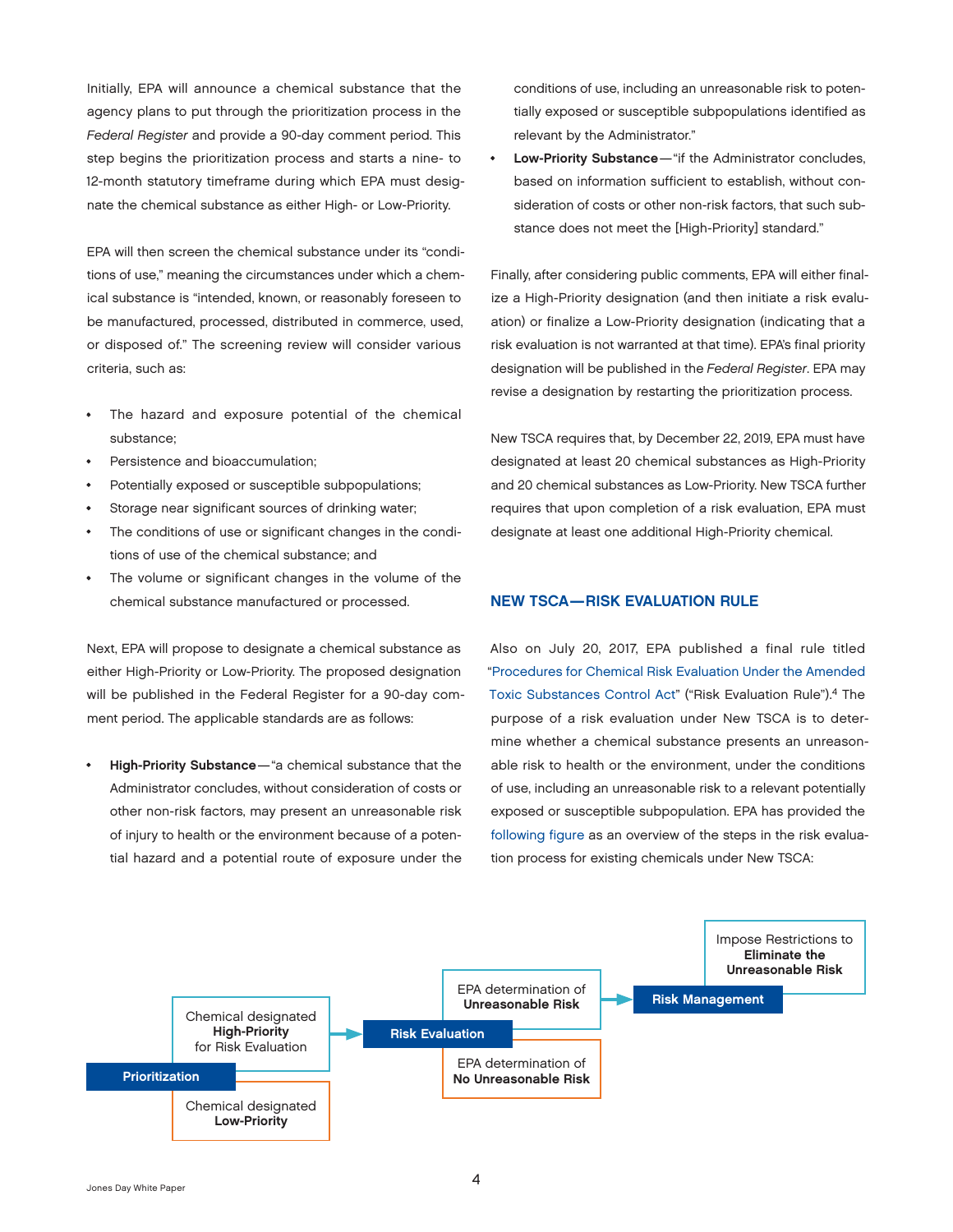In general, EPA will conduct risk evaluations on chemical substances designated as High-Priority through the prioritization process described above. Chemicals also may be evaluated following EPA's approval of a manufacturer's request for a risk evaluation of a chemical they manufacture. The components of a risk evaluation include the following:

- Scope: The scope will include the hazards, exposures, conditions of use, and potentially exposed or susceptible subpopulations EPA expects to consider. The scope will also include a "Conceptual Model" (which will describe the relationships between the chemical, under the conditions of use, and humans and the environment) and an "Analysis Plan" (which will identify the approaches and methods EPA intends to use to assess exposures and hazards). A draft scope will be published in the *Federal Register* no later than three months from the initiation of the risk evaluation process. A docket will be opened for no less than 45 days to facilitate public comment on the draft scope. A final Scope will then be published no later than six months after initiation of the risk evaluation.
- Hazard Assessment: EPA will identify the adverse health or environmental effects caused by exposure to the chemical. Hazards may include toxicity with respect to cancer, mutation, reproductive, developmental, respiratory, immune, cardiovascular impacts, and neurological impairments.
- Exposure Assessment: EPA will identify the likely duration, intensity, frequency, and number of exposures to a chemical under the conditions of use. This assessment will also include the nature and types of individuals or populations that are exposed to the chemical.
- Risk Characterization: EPA will integrate and assess the reasonably available information on hazard and exposure and also will include considerations of information quality and alternative interpretations.
- Risk Determination: EPA will issue a draft determination as to whether the chemical substance, under the conditions of use, presents an unreasonable risk to health or the environment.

A draft risk evaluation will be published in the *Federal Register*. Each draft risk evaluation will be peer reviewed. EPA will provide for a 60-day public comment period on the draft risk evaluation. A final risk evaluation will be published no later than three to three-and-a-half years after identification of the chemical as a high priority for risk evaluation.

If EPA determines that a chemical substance presents an unreasonable risk, it must propose a rule within one year, and publish a final rule within two years, that manages the risk. Under New TSCA, the proposed rule does not need to be the "least burdensome" way of reducing or eliminating the risk.

New TSCA requires that for each risk evaluation completed on a High-Priority chemical, EPA must begin a new risk evaluation. By the end of calendar year 2019, EPA must have at least 20 chemical risk evaluations ongoing at any given time.

# REACH OVERVIEW

#### Registration of Chemicals

REACH requires registration with the ECHA of all chemical substances (on their own or in mixtures or in articles with intended release) if manufactured/imported into the EU in quantities above one ton/year per manufacturer/importer. Very few exemptions relate to naturally occurring substances and specific substances of very low risk.

Registrations include not only the information on identity of chemicals, uses, etc., but also a mandatory set of data related to toxicological and environmental hazards (depending on the tonnage). If studies are not available, the registrants must carry out new studies. There is a mandatory data and cost-sharing regime between the registrants of the same substance.

REACH also provides possibilities to adapt the testing requirements in order to limit the testing on vertebrates (e.g., by using existing data on similar chemicals (read-across), or by waiving the testing because there is no exposure, the testing is not technically feasible etc.).

ECHA continuously examines the registrations in order to identify data gaps and invites the registrants to submit new studies if necessary (so-called "compliance check of registrations").

## Evaluation of Chemicals

Based on data submitted for the registration, ECHA prioritizes substances with a view to further evaluation. The main criteria for evaluation are hazard profile, exposure, and high aggregated tonnage.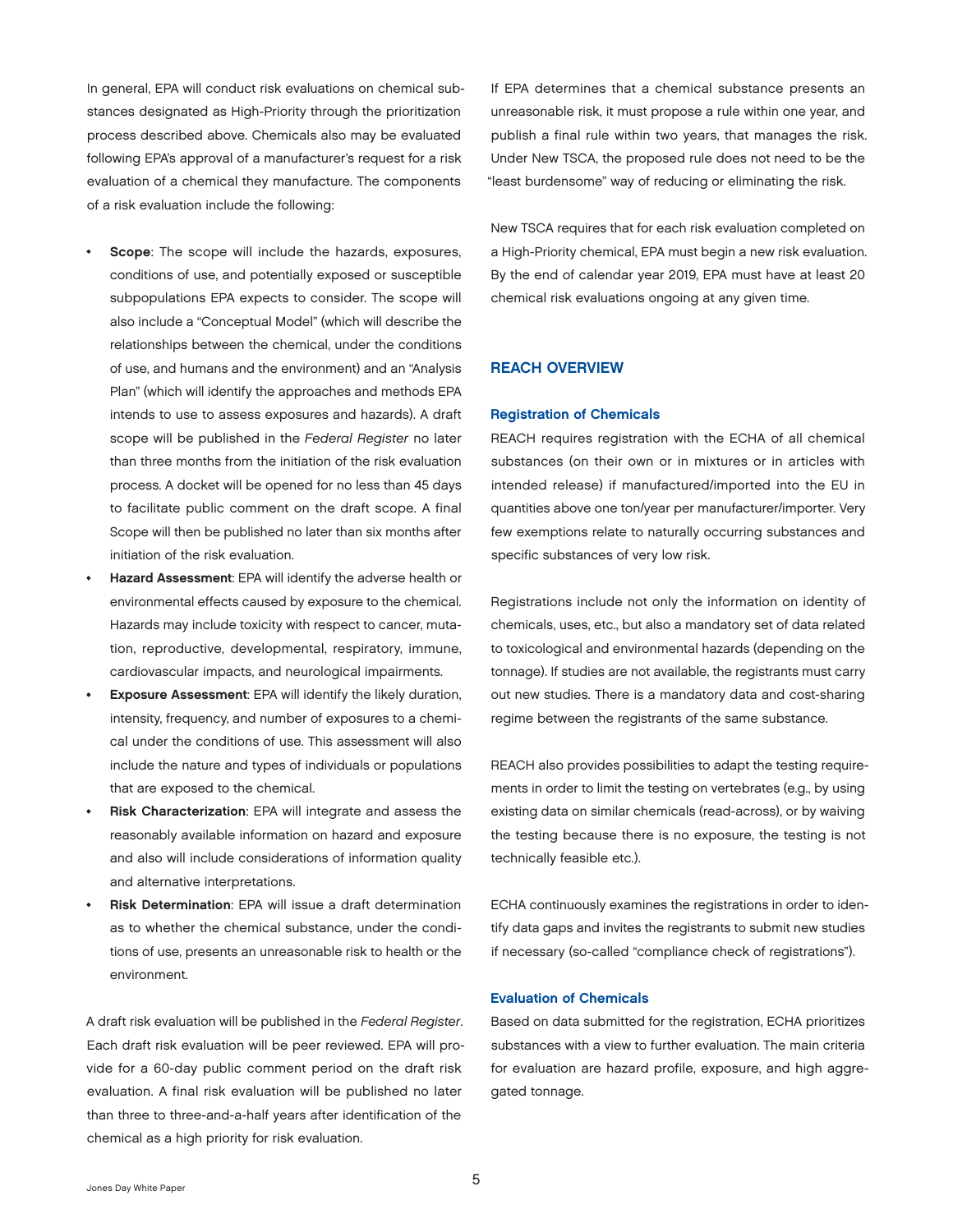The evaluation of prioritized chemicals itself is carried out by the EU Member States. During the evaluation, the authorities are empowered to request the registrants to submit additional data beyond the registration data set (studies, monitoring data, etc.). The outcome of the evaluation might be that further action is necessary, such as "authorization" or "restriction."

#### Authorization

Substances that are either carcinogenic, mutagenic, toxic to reproduction, persistent and bioaccumulative, or causing a similar concern (e.g., endocrine disruptors) may be included in the Candidate List of Substances of Very High Concern. The listing of a substance in the Candidate List triggers additional information obligations in the supply chain and for consumers.

The substances in the Candidate List are further prioritized by ECHA for their inclusion into the authorization list. Once a substance is included in the authorization list and after a specified transition period, the substance cannot be used in the EU any longer unless an authorization has been granted to a manufacturer, importer, or downstream user, or to an actor up their supply chain, for that specific use.

Authorizations are granted by the European Commission after ECHA evaluation of the authorization application. An authorization can be granted only if the risk is adequately controlled or if the socioeconomic benefits of the continuing use outweigh the risk to human health or the environment.

Each authorization is time-limited, and it is subject to a review. If the circumstances have changed (e.g., there is an alternative), the European Commission may withdraw it.

#### **Restriction**

If there is an unacceptable risk to human health or the environment arising from the manufacture, use, or placing on the market of substances, the European Commission, after an evaluation by ECHA, may adopt restrictions. A substance on its own, in a mixture or in an article for which there is a restriction, will not be manufactured, placed on the market, or used unless it complies with the conditions of that restriction.

The procedure for adoption of restrictions includes several public consultations, and it takes into account the socioeconomic impact of the proposed restriction.

## REACH—NEW TSCA COMPARISON

- REACH requires toxicological and eco-toxicological data for all chemicals (depending on their tonnage). If the studies are not available and there is no possibility to adapt the testing requirements, new studies must be carried out. New TSCA does not automatically require such data for all chemicals, but EPA's authority to require additional information has been expanded under New TSCA, including requiring new information when needed to prioritize chemicals or perform risk evaluations. When utilizing this new authority, however, EPA must explain its reasoning behind the request for new information.
- The evaluation of chemicals under both REACH and New TSCA is based on similar principles. It is likely, however, that the number of evaluations performed will be significantly lower in the United States than in the EU, because in the EU, evaluations are carried out by the authorities of all 28 Member States (27 after Brexit). If the U.S. and EU authorities adopted a system of mutual recognition of evaluated chemicals, this could significantly limit duplication of efforts.
- New TSCA risk management restrictions are based on similar principles as REACH restrictions.
- New TSCA does not include an authorization procedure similar to REACH (i.e., where a specific entity is granted an authorization to use an otherwise banned substance for a specific purpose for a limited period of time). In that regard, the EU authorization process for substances that are already subject to the authorization requirement is currently not working very well, in particular with respect to substances with wide uses. There is increased scrutiny of ECHA and growing skepticism of the EU Member States that need to approve the European Commission's proposals to grant authorization. The workload has become very high. Hence, there is a workability issue. Based on this experience, the competent authorities are reluctant to include additional substances on the REACH authorization list. In the last years, only a few new substances have been added to that list.

In short, New TSCA has moved the U.S. to a system more similar to REACH than old TSCA, but New TSCA and REACH are not identical. It also remains to be seen how smoothly EPA is able to implement its recently enacted New TSCA regulations.